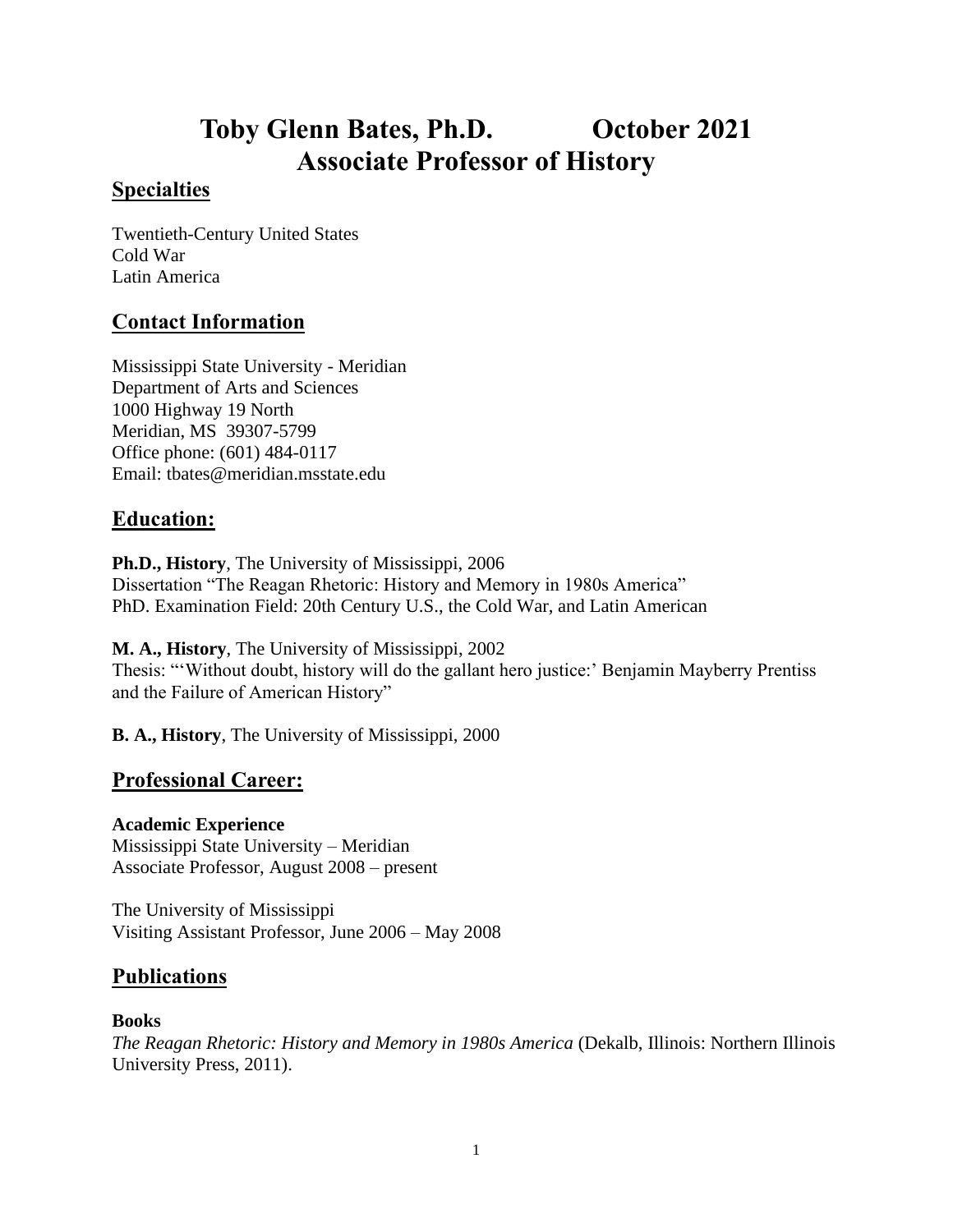# **Publications (cont.)**

### **Articles**

"General Prentiss proved himself no better than a vulgar braggart!" General Benjamin Mayberry Prentiss and a Failure of Civil War Historiography," *The Journal of Mississippi History*, Volume LXXIII No. 3, Fall 2011.

"The Vietnam War and Mississippi," for *Mississippi History Now*, The Mississippi Historical Society, November 2009.

"An Opportunity Seized: J & B Services, Inc., the 1970s and 1980s Deregulation of the Motor Carrier System, and the Potential for Small Business," in *Essays in Economic and Business History* 24 (2004): 81-95.

#### **Book Reviews**

*The Reagan Era: A History of the 1980s*. Doug Rossinow. New York: Columbia University Press, 2015. ISBN-10: 0231169884, ISBN-13: 978-0231169882, 393 pp., cloth, \$35.00 for Cercles, Revue pluridisciplinaire du monde Anglophone, upcoming fall 2016.

*The Civil War in Popular Culture: Memory and Meaning*. Eds. Lawrence A. Kreiser Jr. and Randal Allred. Lexington: University Press of Kentucky, 2014. ISBN: 978-0-8131-4307-1, 248 pp., cloth, \$40.00 for *Journal of Civil War History*, Volume 62, Number 1, March 2016, pp. 106- 108.

*The Leading Man: Hollywood and the Presidential Image*. By Burton W. Peretti. New Brunswick: Rutgers University Press. 2012. Pp. x, 335. \$29.95 for *The American Historical Review*, Volume 119: February 2014, pp. 204-205.

*A Call to Conscience: The Anti-Contra War Campaign*. By Roger Peace. (Amherst and Boston: University of Massachusetts Press, 2012. vii, 307 pp. ISBN 978-1-55849-932-4.) for *The Journal of American History*, Volume 100, September 2013, pp. 605-606.

*General Sterling Price and the Confederacy*. By Thomas C. Reynolds. Edited by Robert G. Schultz. (St. Louis: Missouri History Museum. Distributed by University of Missouri Press, c. 2009. Pp. 279. Paper, \$24.95, ISBN 978-1-884982-68-3.) for *The Journal of Southern History*, Volume LXXVII, No. 2, May 2011.

*Jimmy Carter's Economy: Policy in an Age of Limits* by W. Carl Biven, published by Economic History.net, or EH.Net, January 2004

*The Weather Channel: The Improbable Rise of a Media Phenomenon* by Frank Batten, published by Economic History.net, or EH.Net, October 2002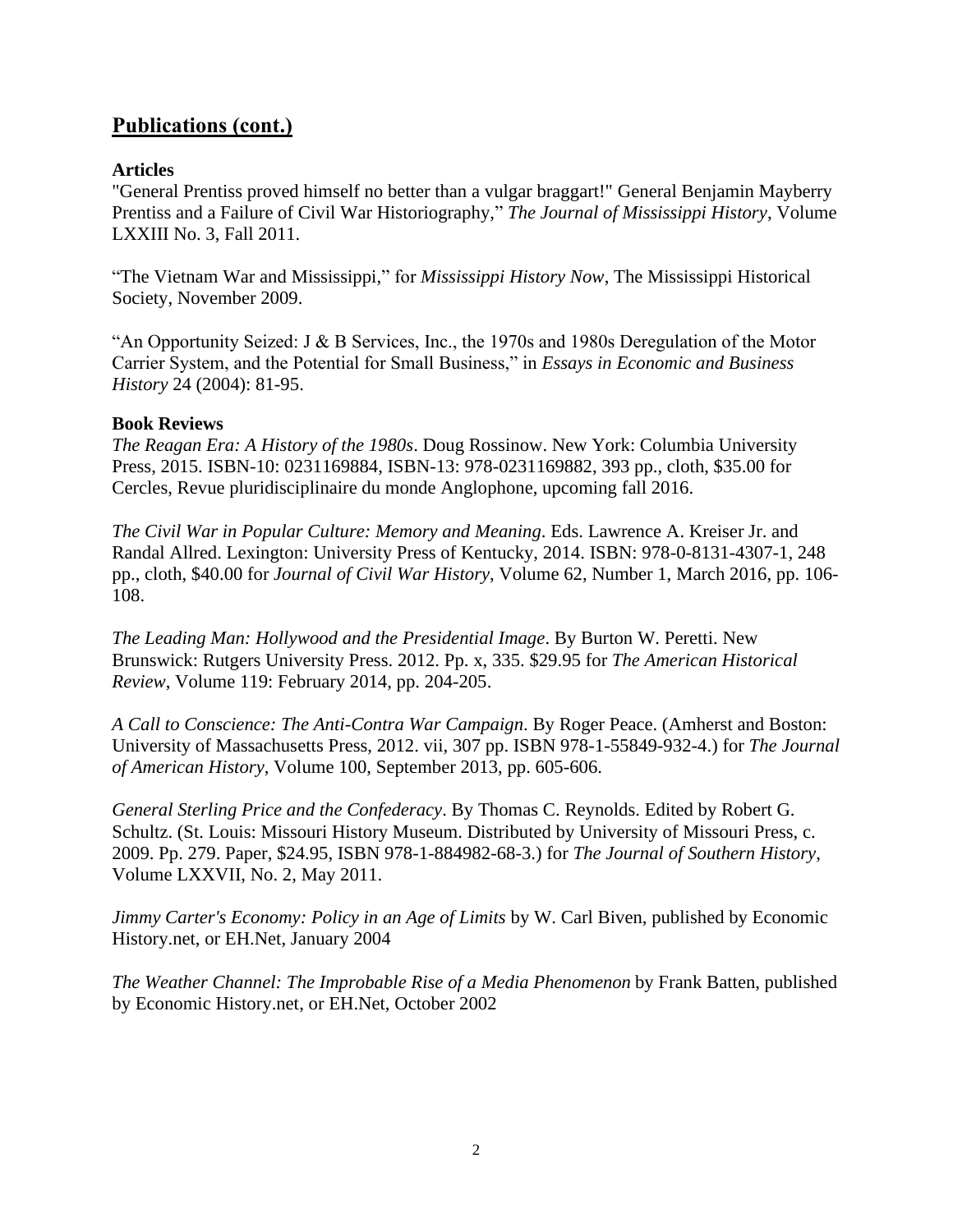# **Conference Presentations**

"Long Live the King!" Memory, Manipulation, and Elvis Presley, 1977-1979,' 32<sup>nd</sup> Annual Far West Popular Culture Association – American Cultural Association Conference, Las Vegas, Nevada, February 21-23, 2020.

"Dear Ron, Bingo!" Ronald Reagan and the Art of Surviving Iran-Contra." Managing Scandal in the White House, Department of History at Mississippi State University, the Ulysses S. Grant Presidential Library and Museum, and the Presidential History Network, Starkville, Mississippi, October 24-25, 2019.

*"…maintain that position at all hazards."* General Benjamin Mayberry Prentiss and a Hazardous Position in Civil War Historiography, 85th Annual Meeting of Society of Military History, Louisville, Kentucky, April 5-8, 2018.

"Long Live the King!" Memory Manipulation and Elvis Presley, 1977-1979, Popular Culture Association in the South & American Culture Association in the South (PCAS/ACAS) Conference in Nashville, TN, October 13-15, 2016 "The General Did Not Enjoy His Stay," General Benjamin Mayberry Prentiss and the King Edward Hotel, Mississippi Historical Society, Jackson, MS, March 5, 2016.

""Does Not Need An Action Figure, But Does Need Acknowledgement": Benjamin Mayberry Prentiss and a Hole In Civil War Historiography," Popular Culture Association in the South & American Culture Association in the South (PCAS/ACAS) Conference in Savannah, GA, October 3-5, 2013.

"States' Rights and Silence: The Neshoba County Murders in American Memory," First National Conference on Civil Rights, Philadelphia, Mississippi, June 19-21, 2011.

"If Prentiss Had Died That Day…" Benjamin Mayberry Prentiss and Civil War leadership Not Recognized," The University of Mississippi Conference on the Civil War: Leadership, Oxford, Mississippi, October 30-31, 2009.

"Remember The Good Stuff Rather Than The Bad!" Reagan's Rhetoric and the Vietnam War Veteran," Organization of American Historians 2007 Annual Meeting, Minneapolis, MN March 29 – April 1, 2007.

""A fictional version of the truth:' Reagan's Rhetoric and the Vietnam War Veteran," The Rothermere American Institute, University of Oxford, United Kingdom, November 10-12, 2005.

"'Do We Get To Win This Time?': Reagan's Rhetoric and the Vietnam Veteran," The Vietnam War - Thirty Years On: Memories, Legacies and Echoes University of Newcastle Society for War, Society and Culture, University of Newcastle, Australia April 14-15, 2005.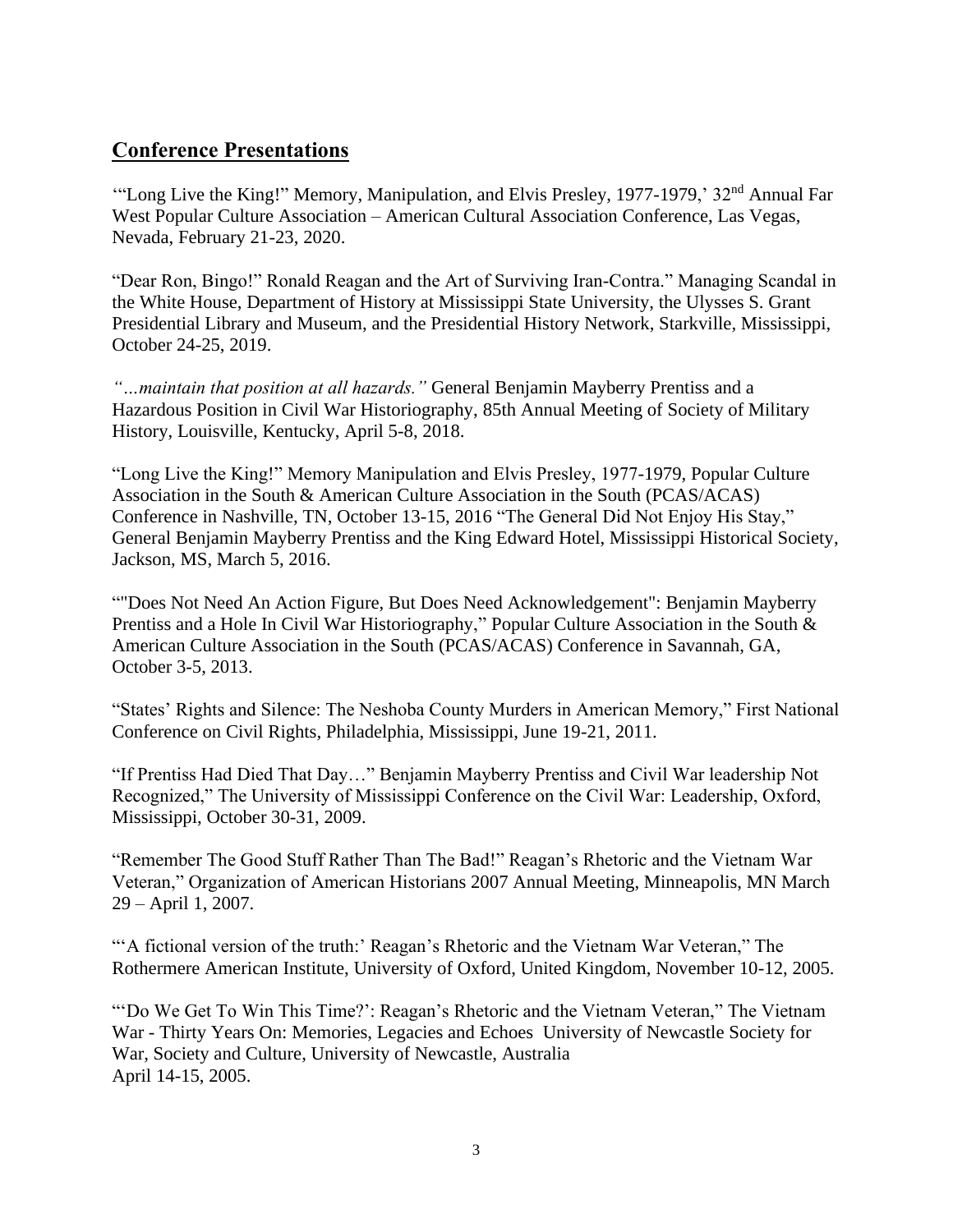#### **Conference Presentations (cont.)**

"'Do We Get to Win This Time?'": Reagan's Rhetoric and the Vietnam Veteran," Thirty-Fifth Annual Popular Culture Association/American Culture Association National Conference, San Diego, CA March 23-26, 2005.

"An Opportunity Seized: J & B Services, Inc., the 1970s and 1980s Deregulation of the Motor Carrier System, and the Potential for Small Business," Twenty-Eighth Annual Economic and Business Historical Society National Conference, Memphis, Tennessee, April 24-26, 2003.

"Without doubt, history will do the gallant hero justice.' Benjamin Mayberry Prentiss and the Failure of American History," Forty-Sixth Annual Missouri Valley History Conference, University of Nebraska, Omaha, Nebraska, March 6-8, 2003.

"'Without doubt, history will do the gallant hero justice:' Benjamin Mayberry Prentiss and the Failure of American History," Eighteenth Annual Ohio Valley History Conference, Austin Peay University, Clarksville, Tennessee, October 24-26, 2002.

## **Conference Panels Created & Accepted**

Far West Popular and American Culture Associations panel acceptance November 2019, "'King, a Beast, and a Robot walk into a room,' History, Memory, and Popular Culture in 1950s-1980s America," 32nd Annual Meeting of the Far West Popular and American Culture Associations', February 21-23, 2020 - Las Vegas, NV.

Society for Military History Panel Acceptance, November 2017, "The Good, the Bad, and the Misunderstood: Profiles of Civil War Leadership," 85th Annual Meeting of Society of Military History, Louisville, Kentucky, April 5-8, 2018.

## **Academic Honors and Awards**

2021 Sabbatical, August 16 - December 31, 2021; professional development – Mississippi State University

2020 Mississippi Humanities Council Teacher of the Year – Mississippi State University

2018 Office of Research & Economic Development (ORED) \$400 Travel Grant – Mississippi State University - Starkville

2011 Faculty Research Award – Division of Arts and Sciences - Mississippi State University – Meridian

2011 *Meridian Star* Reader's Choice Teaching Award

2011 Nominee, Ralph E. Powe Research Excellence Award, Mississippi State University – Starkville – Meridian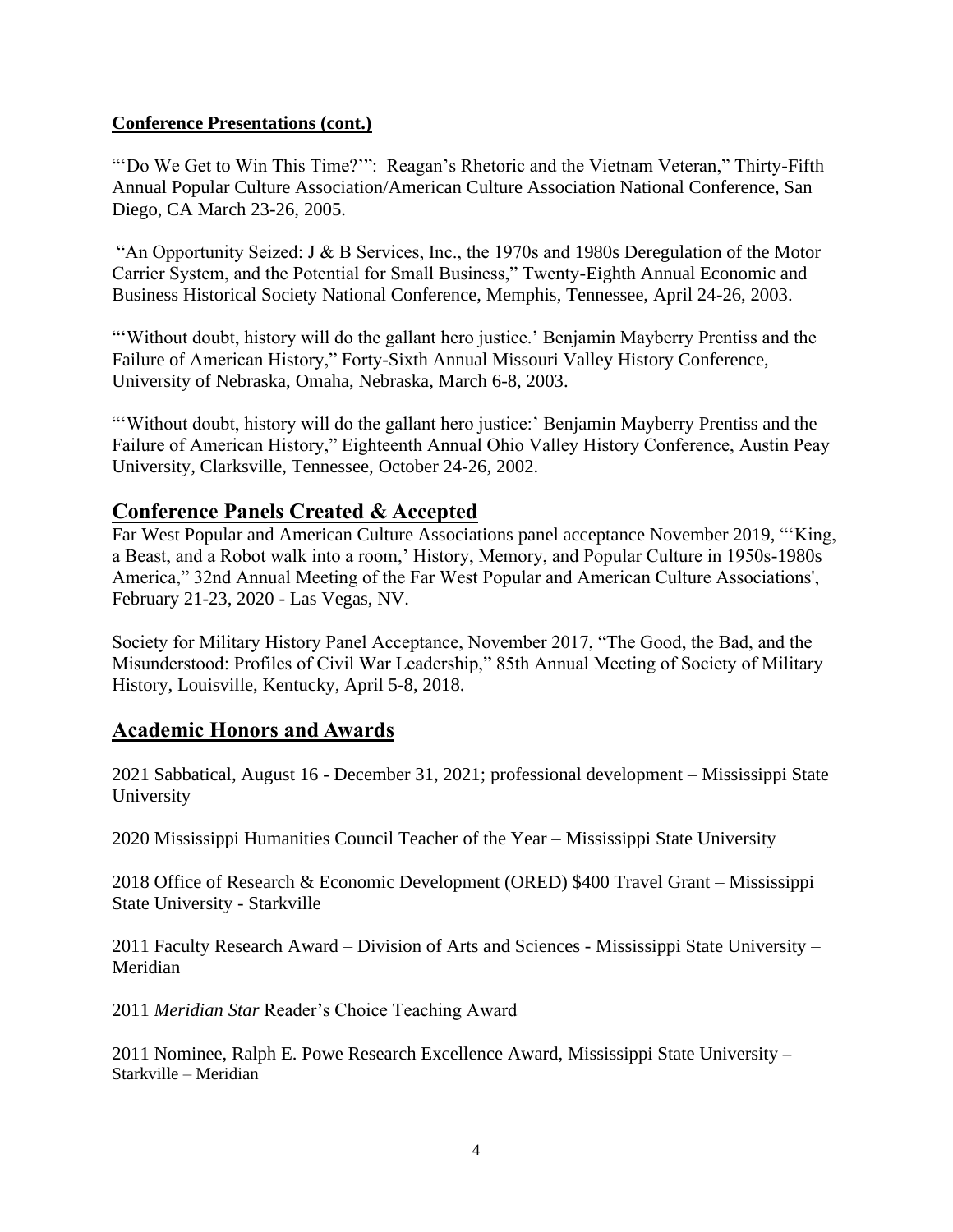#### **Academic Honors and Awards (cont.)**

2011 State Pride Award: Mission, Teaching, Service, Mississippi State University – Starkville – Meridian

2010 State Pride Award: Mission, Teaching, Service, Mississippi State University – Starkville - Meridian

2010 Outstanding Teaching Award, Division of Arts and Sciences, Mississippi State University - Meridian

2009 Outstanding Teaching Award, Division of Arts and Sciences, Mississippi State University - Meridian

Graduate Assistantship, Department of History, The University of Mississippi, August 2000 to May 2006

## **Administrative Experience**

#### **Current Administrative Experience:**

Member - Faculty Grievance Panel – Mississippi State University – Starkville & Meridian April 2014 - Present

Member – Arts and Sciences Curriculum Committee – Mississippi State University – Meridian March 2013 - Present

Member of the Mississippi State University – Meridian Promotion and Tenure Document Committee July 2012 – Present

Member of the Website Committee Fall 2010- Present

Member of the Mississippi State University – Meridian Admissions Committee for the Bachelor of Science for Interdisciplinary Studies Fall 2008 – present

## **Previous Administrative Experience:**

Mississippi Historical Society - Board of Directors – For the term 2017-2020

Board of Directors: The Rose Hill Cemetery Group, Meridian, MS – November 2015 – July 2017

Member - Criminology Faculty Search Committee for Mississippi State University – Meridian June-July 2015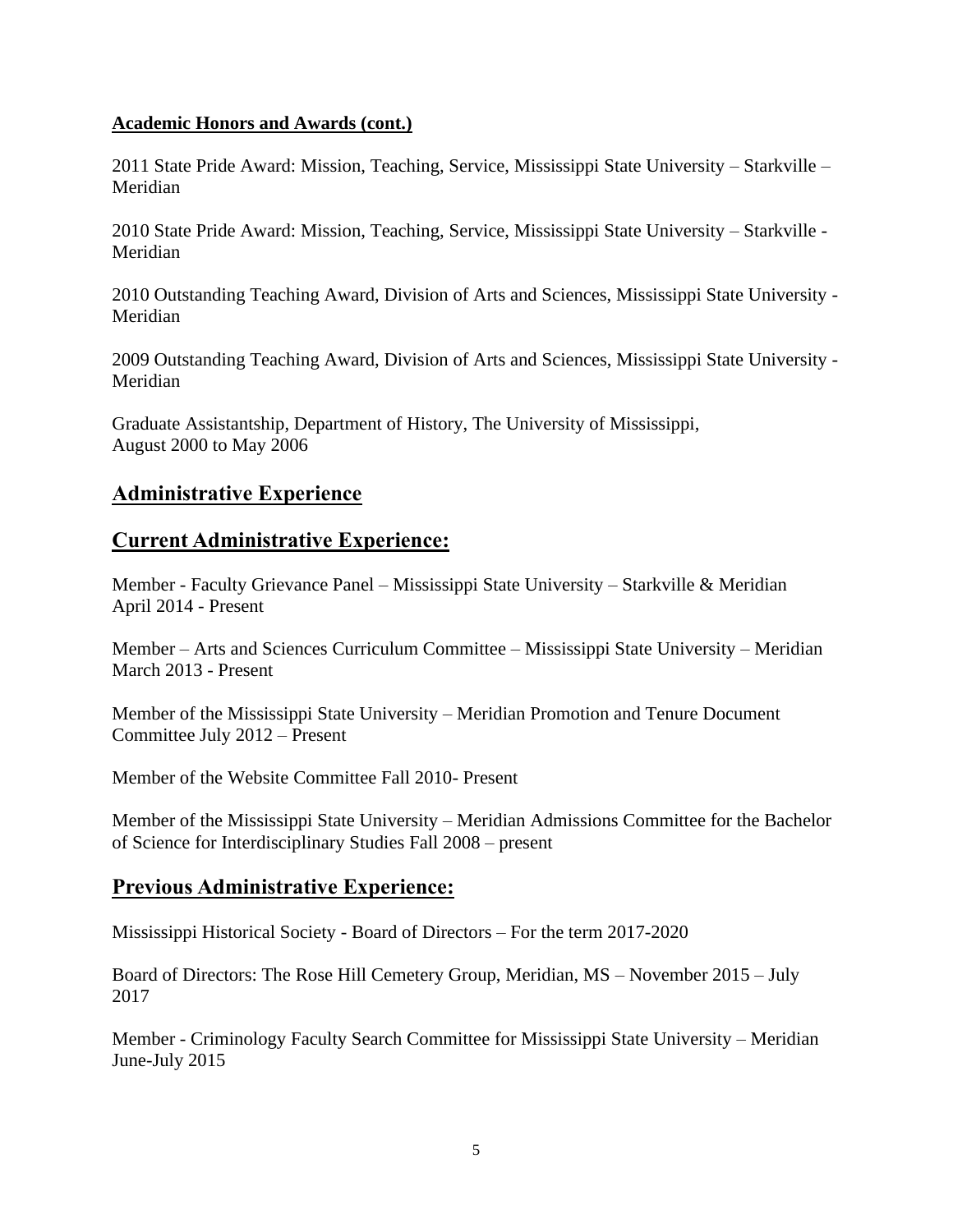#### **Previous Administrative Experience: (cont.)**

Member - Psychology Faculty Search Committee for Mississippi State University – Meridian March – February 2013

Faculty Advisor – Mississippi State University – Meridian Student Association, 2010-2012

Member – Business Faculty Search Committee for Mississippi State University – Meridian February – March 2012

Member – Graduate Dean Search Committee for Mississippi State University – Starkville November 2012

Member – Instructor and Director of Field Education for Social Work for Mississippi State University – Meridian February – March 2012

Chair – Mathematics/Statistics Search Committee for Mississippi State University – Meridian February – March 2011

Member - Psychology Faculty Search Committee for Mississippi State University – Meridian March - April 2010

Member - Dean Search Committee for Mississippi State University – Meridian June – August 2009

Founding Member of the History Graduate Student Advisory Committee, University of Mississippi August 2000-May 2006.

## **Dissertation Committee:**

Committee Member for Niklas Trzaskowski's "Manager of Progress and Process": The Life and Times of H. R. Haldeman, for partial completion of Doctor of Philosophy, Department of History, Mississippi State University, November 2018.

## **History Round Tables:**

Making Sense of the Civil War, Mississippi Library Commission-National Endowment of the Humanities, Vicksburg, Mississippi, October – December 2012.

## **Community Service Activities:**

Cohost, "Mornings in Meridian," WALT – Radio, Meridian, MS, August 3, 2020 – July 30, 2021

Cohost, "Around Home," WZKR Radio, Super Talk MS, Meridian, MS, January – May 2020.

"'Let Teachers Teach,' Honoring Teachers as a Profession," 10<sup>th</sup> Annual Southeast High School Teacher and Staff Appreciation Dinner, Bethany Baptist Church, Whynot MS, May 6, 2021.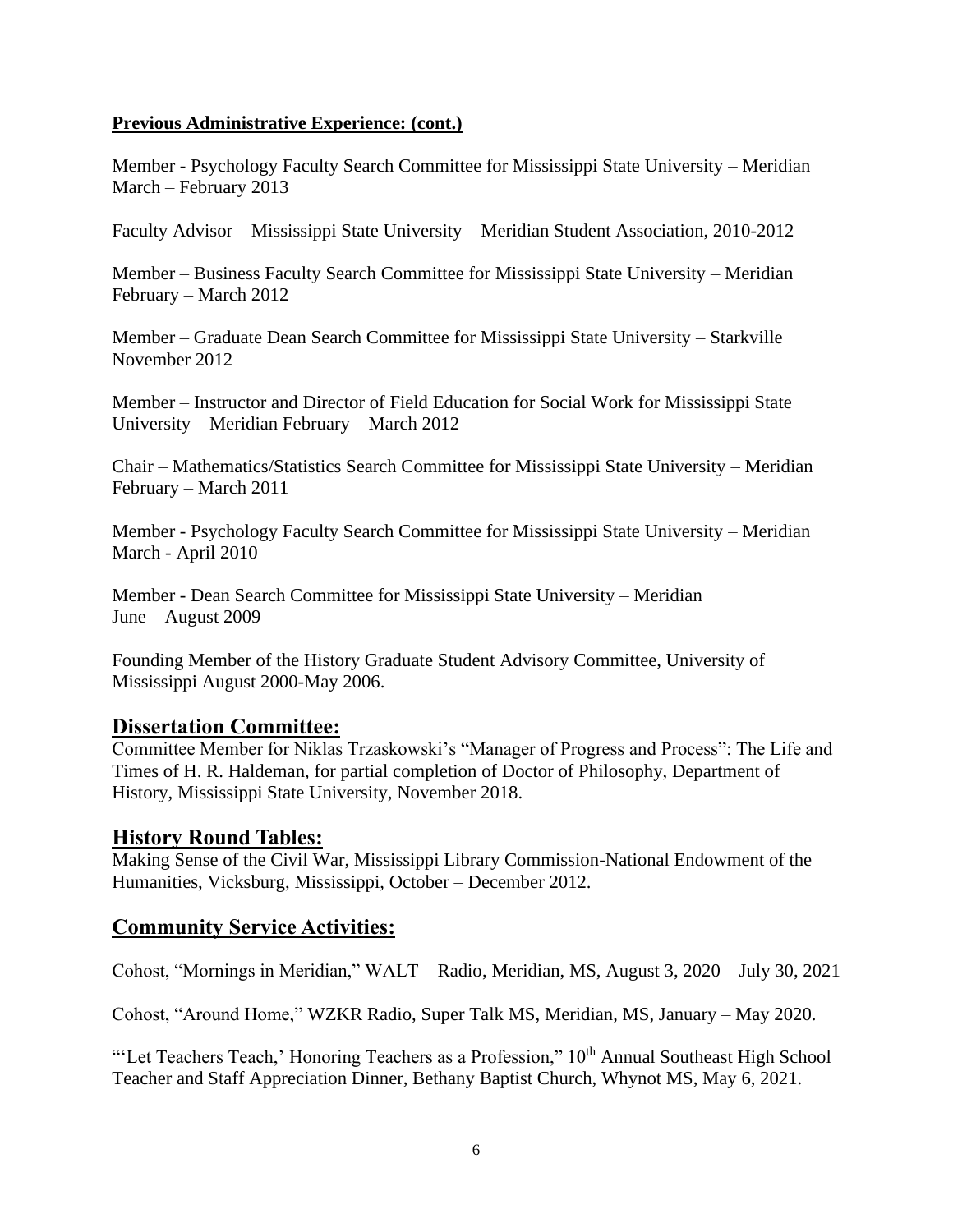"'He's a Good Man,' The Meaning of Manhood Throughout History," Featured Speaker at the International Men's Day Conference, Mississippi State University – Meridian, November 19, 2020.

"Importance of Historical Knowledge," WZKR – Radio, Meridian, MS, November 26, 2019.

"Impeachment and American History," WALT – Radio, Meridian, MS, November 25, 2019.

"The United States Veteran," Keynote Speaker, Meridian-Lauderdale County Veterans Day Celebration, Meridian, MS, November 11, 2019.

"The Peoples' Paper", Pushmataha Chapter of the Daughters of the American Revolution, Meridian, MS, September 12, 2019.

"Origins of Old Sayings," Bedford Care of Marion, MS, April 9, 2019.

"Importance of knowing your nation's history," WALT – Radio, Meridian, MS, January 8, 2019.

"Birds, National Power and History," WZKR – Radio, Meridian, MS, November 20, 2018.

"Political Discourse & Debate in History," WALT – Radio, Meridian, MS, October 24, 2018.

"Birds and History: Symbolism and Signs," WZKR – Radio, Meridian, MS, October 23, 2018.

"Fear and American History, Part 2," WZKR – Radio, Meridian, MS, September 18, 2018.

"Popular Culture and American History," WALT – Radio, Meridian, MS, September 13, 2018.

"President Trump in Historical Context," WALT – Radio, Meridian, MS, May 23, 2018.

"Fear and American History," WZKR – Radio, Meridian, MS, May 1, 2018.

"Civil Rights & American History," WZKR – Radio, Meridian, MS, January 10, 2018.

"Historical Writing as a Profession," WZKR – Radio, Meridian, MS, December 27, 2017.

"2017: A Historical Year in Review," WALT – Radio, Meridian, MS, December 21, 2017.

"Mississippi Approaches Year 200," WALT – Radio, Meridian, MS, October 11, 2017.

"The Vietnam War and the state of Mississippi," WZKR – Radio, Meridian, MS, September 26, 2017.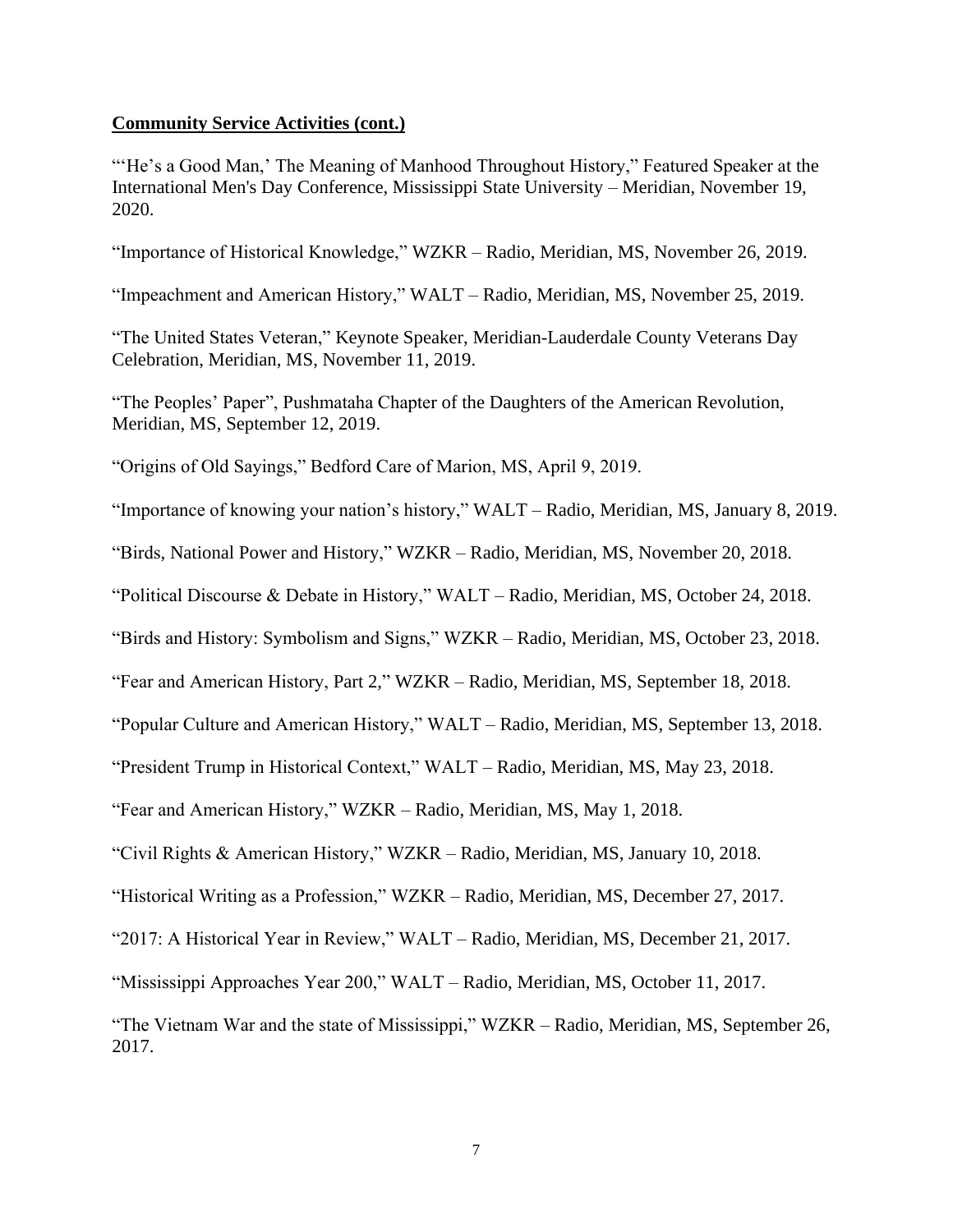"Godzilla & Global Warming Class as new Methodology," WZKR – Radio, Meridian, MS, July 18, 2017.

"Something Bigger Than Yourselves," Commencement, Leadership Lauderdale, June 13, 2017.

"Presidential Elections & Scandals of History," WALT – Radio, Meridian, MS, June 12, 2017.

"Ronald Reagan & the End of the Cold War," Quitman High School, March 24 & 28, 2017.

"Donald Trump: 100 Days & Early Historical Legacy," WALT – Radio, Meridian, MS, February 28, 2017.

"Meridian & the Gypsy Queen," Rose Hill Historical Society, February 4, 2017.

"Big Foot in Mississippi," WZKR – Radio, Meridian, MS, January 3, 2017.

"A Month Since the Election: What Now Part II?", WALT – Radio, Meridian, MS, November 14, 2016.

"The 2016 Presidential Election: What Now?", WALT – Radio, Meridian, MS, November 9, 2016.

"Elvis Presley, History, and Memory Manipulation," WZKR – Radio, Meridian, MS, October 19, 2016.

"Elvis Presley, History, and Memory Manipulation," WALT – Radio, Meridian, MS, October 12, 2016.

"The 2016 Presidential Election: The Day Approaches," WALT – Radio, Meridian, MS, October 7, 2016.

"Odd United States Presidential Elections," Samuel Dale Chapter, National Society, Daughters of the American Revolution, Meridian, MS, October 5, 2016.

"Ready or Not, Part II: the 2016 Presidential Election," WALT – Radio, Meridian, MS, September 22, 2016.

"Ready or Not: the 2016 Presidential Election," WALT – Radio, Meridian, MS, September 7, 2016.

Engaging Students Through Writing," Maroon and Write Workshop, Mississippi State University – Meridian, February 26, 2016.

"History and the Presidential Election," WALT – Radio, Meridian, MS, February 12, 2016.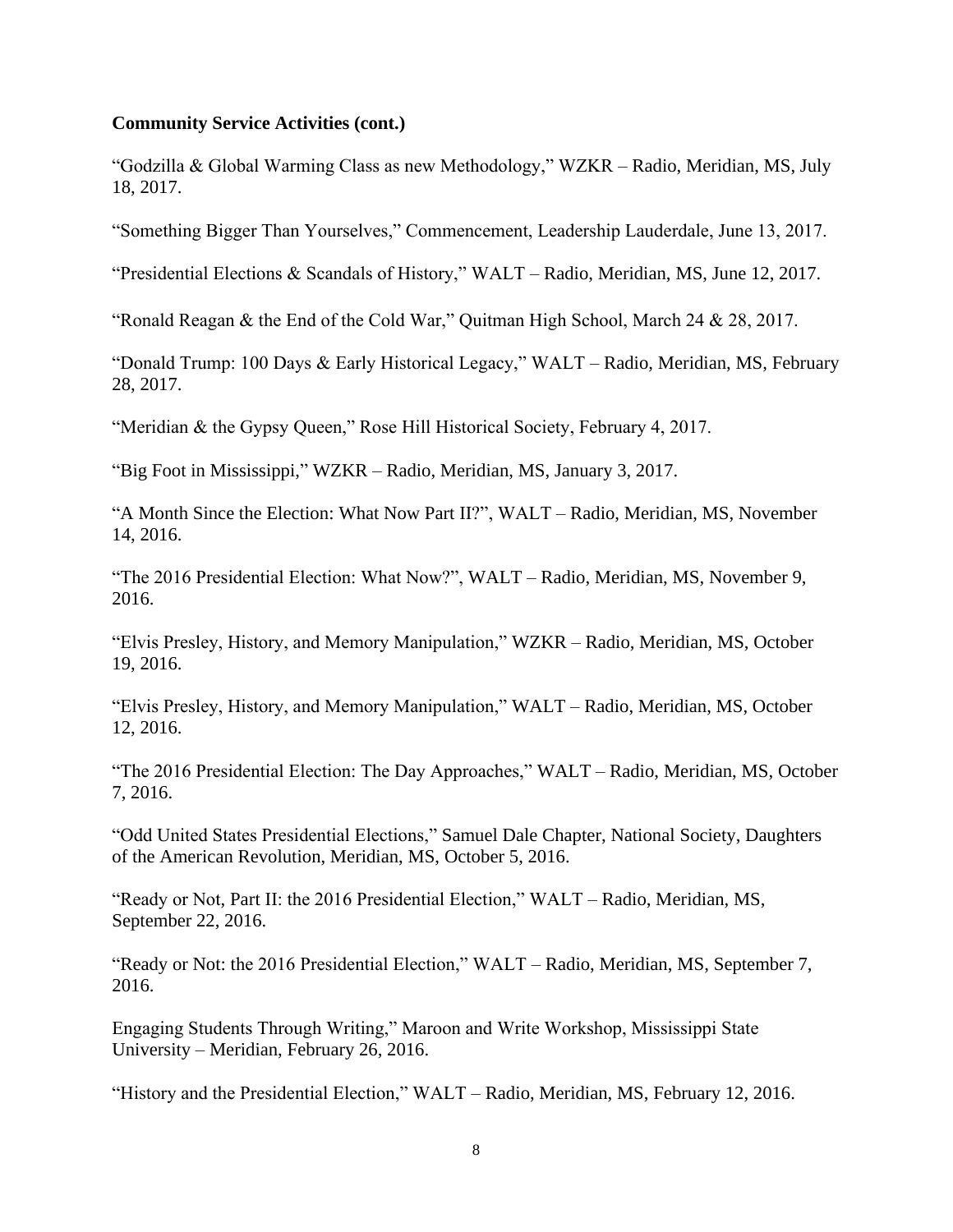"Honoring Our Veterans," Riley Center – Aldersgate, Meridian, MS, November 11, 2015

Advantages B.A. History, East Central Community College, Decatur, MS, September 29, 2015.

"History of Rose Hill Cemetery," Public Tour, Meridian, MS, September 26, 2015.

"Folklore vs. History," WJDQ – Radio, Meridian, MS, September 22, 2015.

"MSU-History and Rose Hill Cemetery," WTOK "Mornings in Meridian, September 18, 2015.

"The Good 'Ole Days, If You Are White & Male," 1950s America, Mississippi State University – Meridian Elementary Education Majors, Meridian, MS, August 26, 2015.

"Higher Education & Interdisciplinary Studies," WALT – Radio, Meridian, MS, July 14, 2015.

"History & Politics," WALT – Radio, Meridian, MS, February 23, 2015.

"Ronald Reagan and Alzheimer's," Meridian Community College, March 20, 2014.

"Commencement Speaker: Community College of the Air Force – Key Field Air National Guard Base," March 1, 2014.

"Elvis and American History," WALT – Radio, Meridian, MS, January 8, 2014.

"Scholarships Awarded," WTOK – Channel 11 – ABC Television – October 17, 2013.

"Thomas Kimmel Speaks," WALT – Radio, Meridian, MS, August 6, 2013.

"Thomas Kimmel: Grandson of Admiral Husband Kimmel," Mississippi State University – Meridian, August 5, 2013.

"Righting A Wrong: The Fight For Admiral Husband Kimmel," WALT – Radio, Meridian, MS, August 2, 2013.

"Religion & the Founding of the United States," Meridian Civitan Club, Meridian, MS, April 9, 2013.

"Misremembering the Most Remembered War," Holmes Community College, Grenada, MS, April 2, 2013.

"Women and the Progressive Movement," Jones County Junior College, Ellisville, MS, March 28, 2013.

"Book Talk of *The Reagan Rhetoric*," Collinsville, MS Book Club, November 27, 2012.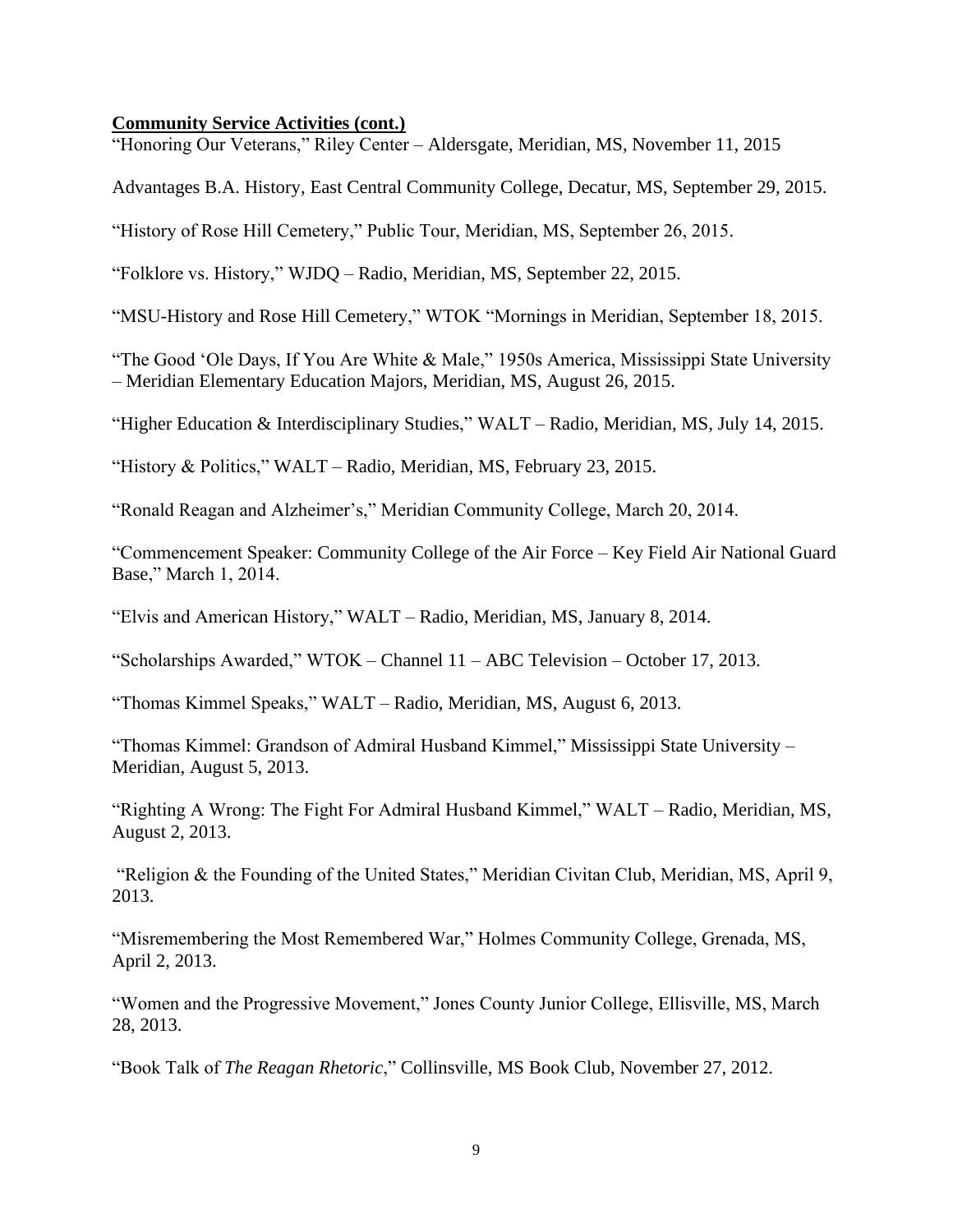"Women's Equality Day Community Talk," Newton City Library, Newton, MS, August 23, 2012.

"Hollywood and History," WALT Radio, 102.1 – Meridian, MS, July 24, 2012.

"The Reagan Years," Pushmataha Chapter, National Society, Daughters of the American Revolution, Meridian, MS, May 9, 2012.

"Reagan and American Memory," Samuel Dale Chapter, National Society, Daughters of the American Revolution, Meridian, MS, May 2, 2012.

"Promotion of *The Reagan Rhetoric*," National Radio Interview – The Bob Dutko Show, WMUZ 103.5, Detroit Michigan, January 31, 2012.

"70<sup>th</sup> Anniversary of Pearl Harbor," WALT Radio, 102.1 – Meridian, MS, December 7, 2011.

"Promotion of *The Reagan Rhetoric*," National Radio Interview – The Bryan Fischer Show: Focal Point - Tupelo, MS – December 1, 2011.

"Discussion of Alcohol Advertising 1940s-2010," Meridian Civitan Club, September 13, 2011.

"Promotion of *The Reagan Rhetoric*," WALT Radio, 102.1 – Meridian, MS.

"Promotion of *The Reagan Rhetoric*," 105.7 "The Beat" Radio, July 13, 2011.

"Promotion of *The Reagan Rhetoric*," "Mornings with Scott and Ken," WOKK Radio, July 13, 2011.

"Promotion of *The Reagan Rhetoric*," "Mornings with Scotty Ray and Debbie, "B-103 Radio, July 12, 2011.

"Promotion of *The Reagan Rhetoric*," Interviewed on WMOX – 1010AM – Talk Radio, July 12, 2011.

"Promotion of *The Reagan Rhetoric*," WTOK – Channel 11 – ABC Television – July 12, 2011.

"Promotion of *The Reagan Rhetoric*," *The Meridian Star*, May 17, 2011.

"New Book", *The Meridian Star*, May 17, 2011.

"Discussion of *The Reagan Rhetoric: History and Memory in 1980s America*," Meridian Civitan Club, May 3, 2011.

" $150<sup>th</sup>$  Anniversary of the Civil War," WTOK – Channel  $11 - ABC$  Television, April 12, 2011.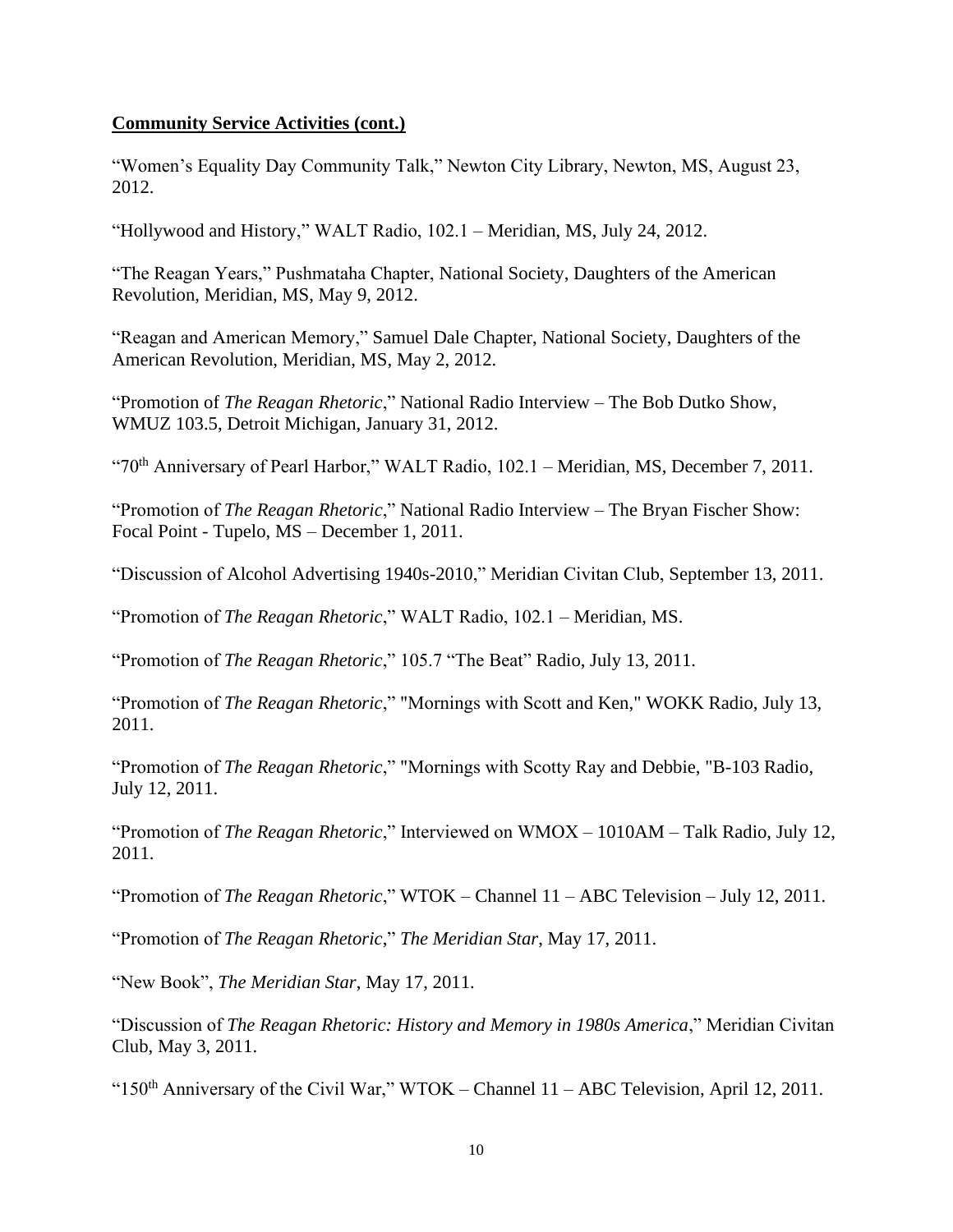"Freedom Summer Remembered," First Union Baptists Church, Meridian, MS, March 21, 2011.

"Discussion of *The Reagan Rhetoric: History and Memory in 1980s America*," Exchange Club of Meridian, February 15, 2011.

"College Career Day," West Lauderdale High School, January 11, 2011.

"Discussion of *The Reagan Rhetoric: History and Memory in 1980s America*," WALT – 910AM - Talk Radio, December 28, 2010.

"Anne Frank and Her Importance to History," WTOK – Channel 11 – ABC Television, November 9, 2010.

"The Tragedy of the Holocaust Brought to Life through Then and Now Photography," The Diary of Anne Frank Presentation, Mississippi State University – Riley Center for Education and Performing Arts, November 9, 2010.

"Upcoming Fall 2010 History Classes," WGBC – TV - Channel 30 – FOX Television, Meridian, MS, August 2, 2010.

"History All Around Us," Lions Club, February 11, 2010, Meridian, Mississippi.

Research Showcase for the College of Arts and Sciences "Surprised in his tent, wounded, valiant charge, dead horse, captured, escape": How Civil War Newspapers Moved General Benjamin

Prentiss from Shiloh Champion to Shiloh Coward," October 22, 2009, Starkville, Mississippi.

"Historical Origins of Everyday Phrases," Samuel Dale Chapter, National Society, Daughters of the American Revolution, Meridian, MS, October 7, 2009.

"2nd Year of the History Degree," Interviewed for 5p, 10p, and *Mornings in Meridian* on WTOK – Channel 11 – ABC Television, July 23, 2009.

"100 Years of the NAACP," Interviewed for 5p, 10p, and *Mornings in Meridian* on WTOK – Channel 11 – ABC Television, May 19, 2009.

"The Battle of Shiloh in Memory," Lions Club, April 23, 2009, Meridian, Mississippi.

"Emmett Till: Five Decades Later," Interviewed for *News at Five* on WTOK – Channel 11 - ABC Television, April 9, 2009.

"Emmett Till: Five Decades Later," A talk to local high schools to promote the Emmett Till Traveling Exhibit, April 9, 2009, Meridian, Mississippi.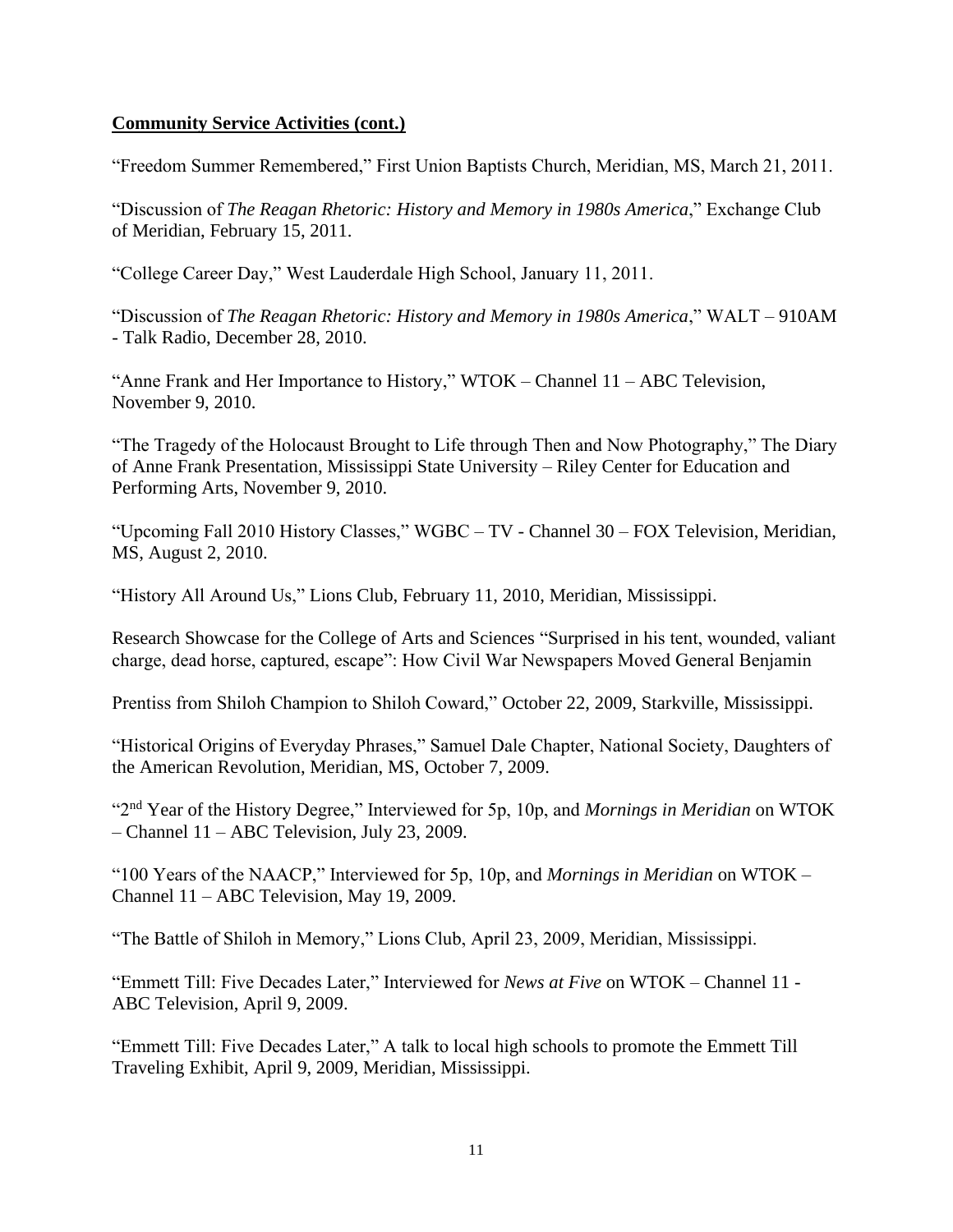"The Inauguration of Barack Obama," WALT – 910AM - Talk Radio, January 20, 2009.

"Historical Significance of Barack Obama," WALT – 910AM - Talk Radio, November 4, 2008.

Research Showcase for the College of Arts and Sciences "A Crime They Did Not Commit:

Ronald Reagan, American Memory, and the Vietnam War," October 17, 2008, Starkville, Mississippi.

"Meridian group to celebrate Obama's speech, By Jennifer Jacob," Interviewed by *The Meridian Star* regarding the presidential candidacy of Barack Obama, August 23, 2008.

"New History degree and Gender Studies minor," Interviewed on WMOX – 1010AM – Talk Radio, August 11, 2008.

"New History degree and Gender Studies minor," Interviewed on WALT – 910AM - Talk Radio, August 4, 2008.

"New History Major at Mississippi State University – Meridian," Interviewed on *Mornings in Meridian*, WTOK – Channel 11 - ABC Television, July 22, 2008.

"New History Major and Faculty at Mississippi State University – Meridian," Interviewed on *Live at Five*, WTOK – Channel 11 - ABC Television, July 17, 2008.

"MSU-Meridian to offer new bachelor's degree in history," Interviewed by *The Meridian Star*, July 13, 2008.

Interhostel Lecture "State's Rights and Silence: Reagan, Dukakis, and the Place of the 1964

Neshoba County Murders in American Memory," April 8, 2005, Oxford, Mississippi.

#### **Book Publicity**

Signing – Mississippi State University – Meridian – July 14, 2011

Signing – Reed's Gum Tree Bookstore – Tupelo, MS – July 21, 2011

Signing – Reed's Gum Tree Bookstore Authorpalooza – Tupelo, MS – December 1, 2011

National Radio Interview – The Bryan Fischer Show: Focal Point - Tupelo, MS – December 1, 2011

National Radio Interview – The Bob Dutko Show – WMUZ Radio (103.5 FM), Detroit, MI – February 1, 2012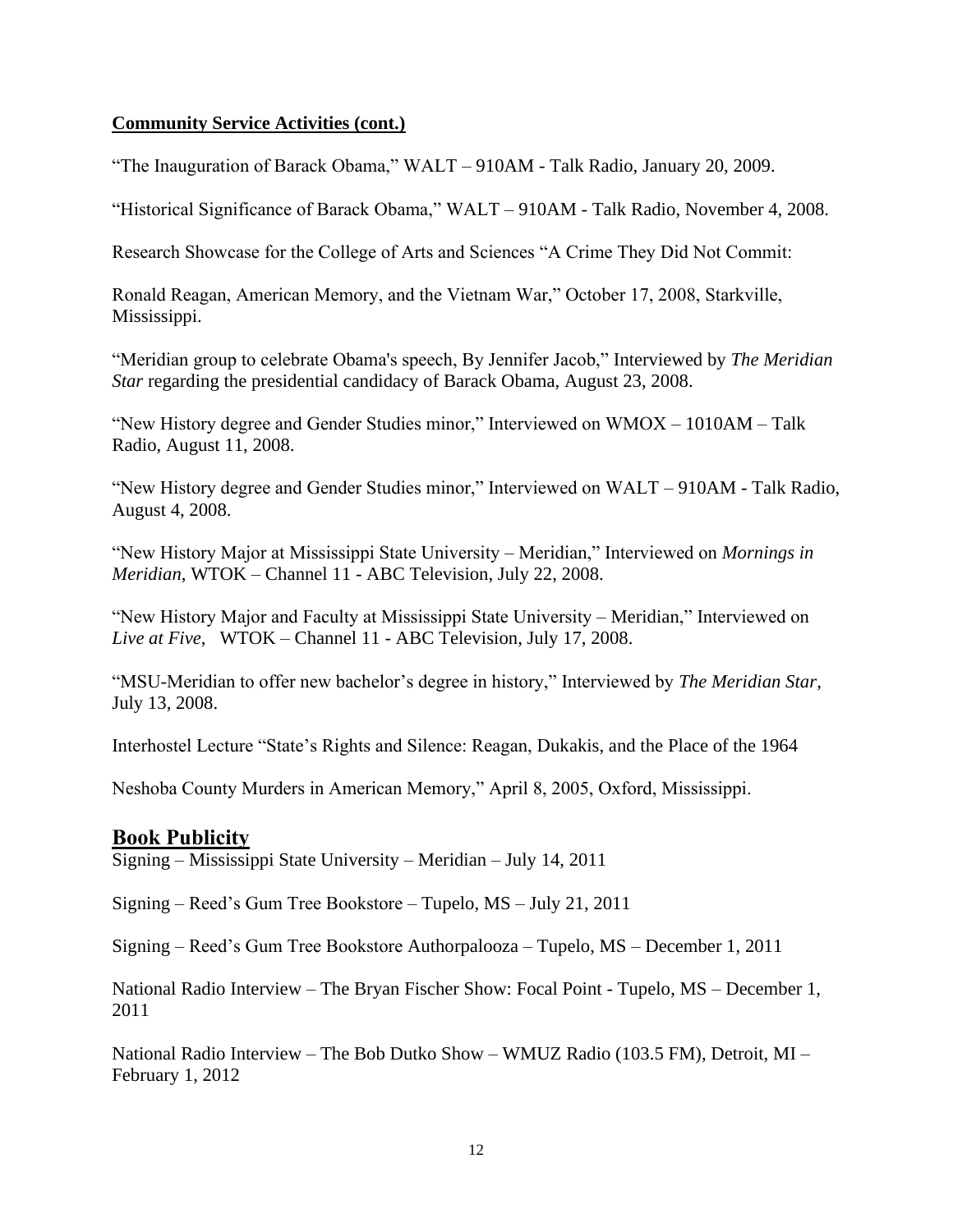# **Consulting Experience**

Reviewing *Telling the Soviet Redemption Story: Ronald Reagan's Soviet Rhetoric*, for Lexington Books, an imprint of Rowman & Littlefield, January 18 – February 22, 2021.

Reviewed *The Frontiers of Mexican History: A New History of Mexico from Earliest Times*, Raphael B. Folsom, Assistant Professor of History, University of Oklahoma, for Oxford University Press, Inc., Higher Education Group, 198 Madison Ave, New York, NY 10016. January 17-30, 2014.

Consultant and Interviewed Participant, *Back To Our Future: How the 1980s Explain the World We Live in Now--Our Culture, Our Politics, Our Everything*, Futuristic Studios, Hollywood, California, June 1-3, 2012.

Workshop Instructor for the National Endowment For The Humanities, "War, Death, and Remembrance: The Memory and Commemoration of the American Civil War" June 4-8 and June 11-15, 2007, the University of Mississippi.

Served as research assistant, Fall 2001-Spring 2004, for *The Journal of the Economic & Business Historical Society*.

Served as research assistant for articles in *Beacham's Encyclopedia of Social History: America in the Twentieth Century* (2001).

Cited draft reviewer of Gregory S. Taylor's *The History of the North Carolina Communists Party* (Columbia, South Carolina: University of South Carolina Press, 2009.

Cited early draft reviewer for Gene Smiley's *Rethinking the Great Depression* (Chicago: Ivan R. Dee Publisher, 2002.

History Day, University of Mississippi, 2005 and 2006, Judging competitions dealing with a knowledge of United States and World history among various Mississippi high schools.

Generated test bank of Latin America questions for History Day 2009, University of Mississippi

History High School Day, University of Mississippi, Spring 2001, 2003, Emphasizing to high school students the career opportunities presented with a History degree.